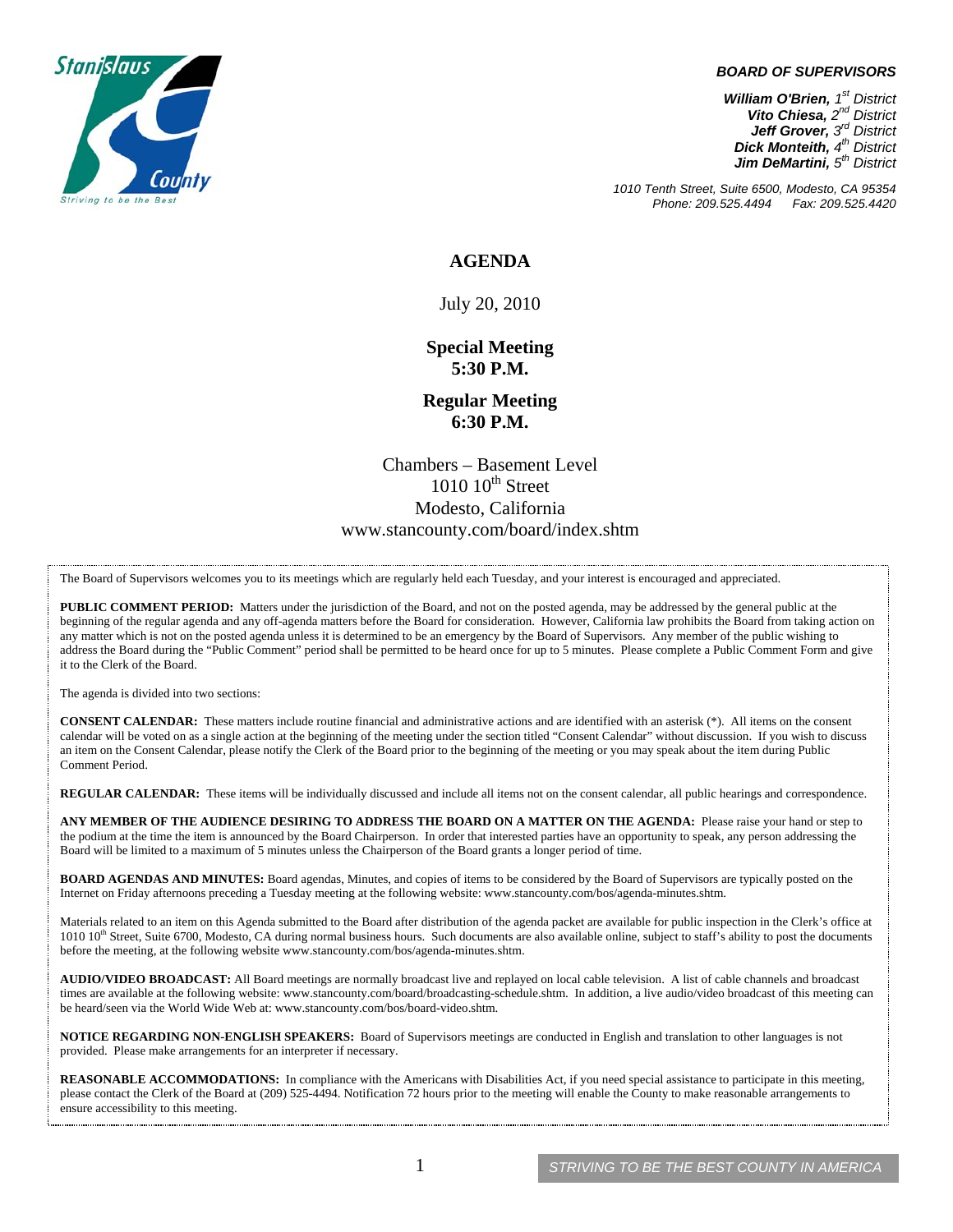## **Special Meeting 5:30 P.M.**

I. Closed Session: Conference with Legal Counsel - Existing Litigation: One Case: Lucio Corral et al. v. County of Stanislaus, et al., United States District Court, Eastern District of California, Case No. 1:08- CV-00856-OWW-GSA. Government Code Section 54956.9(a).

# **Regular Meeting 6:30 P.M.**

- II. Pledge of Allegiance to the Flag
- III. Presentation: 2010 Earl Pride Scholarship recipients: Nora Cassidy; Julie Serrano; Jennifer Shipley; and, Joey Simas
- IV. Public Comment Period
- V. Consent Calendar
- VI. Agenda Items
	- A. Miscellaneous
	- \* 1. Approval of the Minutes for July 13, 2010 ([View Item\)](http://www.stancounty.com/bos/minutes/2010/min07-13-10.pdf)
	- \* 2. Approval to Adopt and Waive the Second Reading of Ordinance C.S. 1089 to Amend Chapter 2.08 of the Stanislaus County Code Relating to the Chief Executive Officer, and Conforming Changes to Other Provisions of the County Code Relating to the Director of Public Works, Director of Parks and Recreation, the County Building Official, County Surveyor, and Floodplain Administrator – Chief Executive Office ([View Item\)](http://www.stancounty.com/bos/agenda/2010/20100720/A02.pdf)
	- \* 3. Approval of Appointment of John Bairos to the Oakdale Rural Fire Protection District Board ([View Item\)](http://www.stancounty.com/bos/agenda/2010/20100720/A03.pdf)
	- <sup>\*</sup> 4. Approval of Reappointment of Alfred Scheuber to the Storm Drain District # 8 ([View Item\)](http://www.stancounty.com/bos/agenda/2010/20100720/A04.pdf)<br><sup>\*</sup> 5. Approval to Consolidate with the Gubernatorial General Election to be Held on Tuesday.
		- 5. Approval to Consolidate with the Gubernatorial General Election to be Held on Tuesday, November 2, 2010, the General Obligation Bond Election for the:
			- a. Hughson Unified School District ([View Item\)](http://www.stancounty.com/bos/agenda/2010/20100720/A05a.pdf)
			- b. Waterford Unified School District ([View Item\)](http://www.stancounty.com/bos/agenda/2010/20100720/A05b.pdf)
	- \* 6. Approval to Consolidate the City of Turlock's General Municipal Election with the Gubernatorial General Election to be Held on Tuesday, November 2, 2010 ([View Item\)](http://www.stancounty.com/bos/agenda/2010/20100720/A06.pdf)
	- B. Chief Executive Office
	- \* 1. Approval of Older Americans Act (OAA) Contracts AP-1011-30, HI-1011-30, and TV-1011- 30 with the California Department of Aging – Aging and Veterans Services ([View Item\)](http://www.stancounty.com/bos/agenda/2010/20100720/B01.pdf)
	- \* 2. Approval of Fiscal Year 2010-2011 Contract Renewals with the California Department of Education for the Administration of the Child Care and Development Block Grants – Community Services Agency ([View Item\)](http://www.stancounty.com/bos/agenda/2010/20100720/B02.pdf)
	- \* 3. Approval to Accept the 2010 California Multi-jurisdictional Methamphetamine Enforcement Team Recovery Act Program Funding from the California Emergency Management Agency – Sheriff's Department ([View Item\)](http://www.stancounty.com/bos/agenda/2010/20100720/B03.pdf)
		- 4. Approval of the 2010-2011 Proposed Capital Improvement Plan Project List Chief Executive Office ([View Item\)](http://www.stancounty.com/bos/agenda/2010/20100720/B04.pdf)